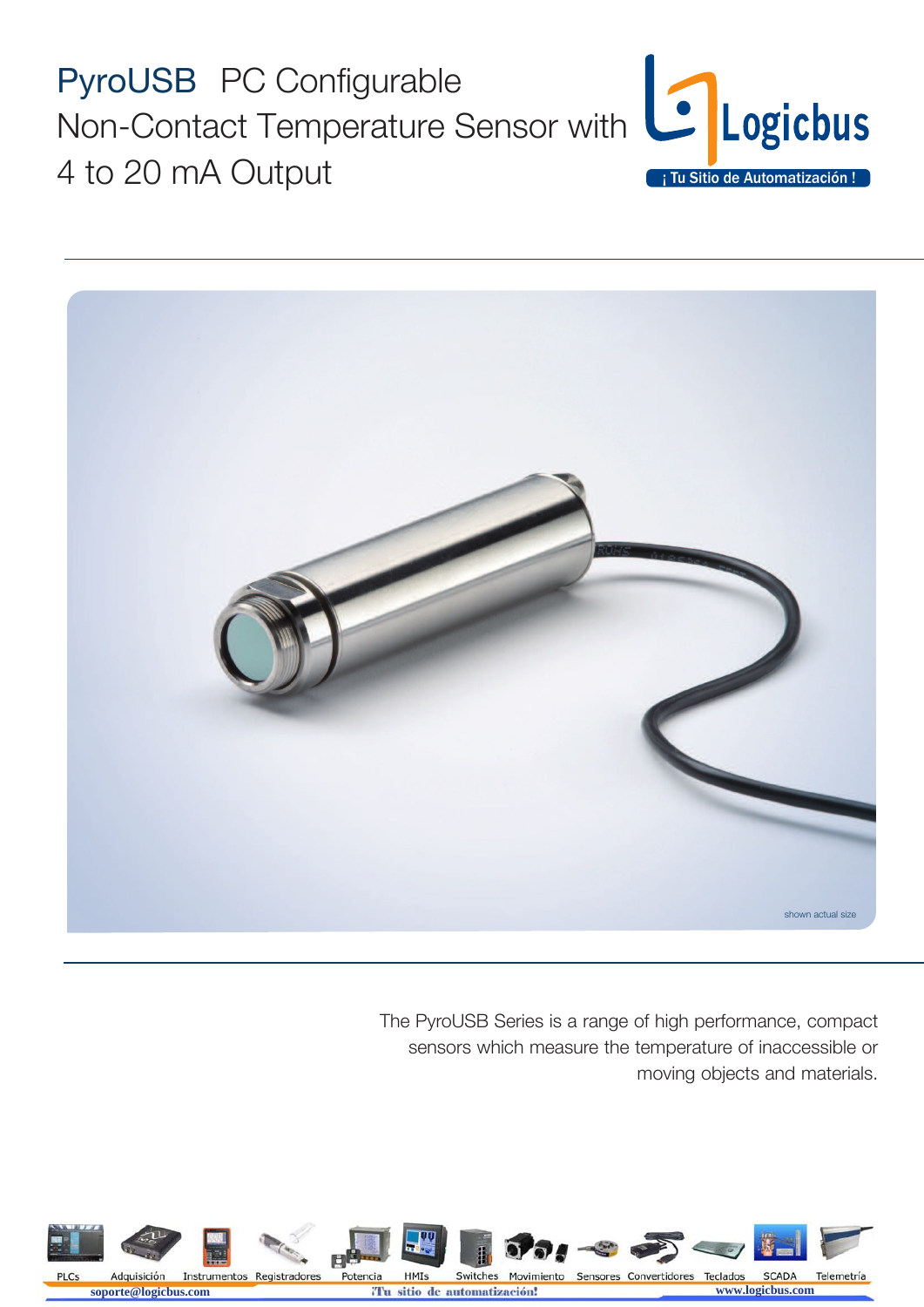- Configurable temperature range, emissivity setting etc. from a PC via software and USB cable(supplied)
- Features max; min; average and instantaneous readings; peak or valley hold; reflected energy compensation
- OPC Server capabilities
- Temperature range –40 to 1000°C
- Emissivity: 0.1 to 1.0
- Response time: 240 ms to 90%
- Stainless steel housing, sealed to IP65
- Field of view: 15:1, 30:1 or Close Focus
- 4 to 20 mA output
- Quick and easy installation
- Optional air/water cooled housing, air purge collar, laser sighting tool and mounting brackets



#### GENERAl SPECIFICATIONS

**Temperature Range**  $-40^{\circ}$ C to  $1000^{\circ}$ C

# **MECHANICAL**

**Construction** Stainless Steel **Thread mounting** M20 x 1 mm pitch **Weight with Output Cable** 175 g **Output Cable Length** 1 m **USB Cable Length** 1 m

## **ENVIRONMENTAL**

**Environmental Rating IP65 Ambient Temperature Range** 0°C to 70°C **Relative Humidity Properties** 85% max. non-condensing

**Field-of-View** 15:1 (PyroUSB-151) 30:1 (PyroUSB-301) ø5mm @ 100mm (PyroUSB-CF) **Output** 4 to 20 mA (linear with temperature) Via PC port conforming to USB 2.0 ±1% of reading or ±1°C whichever is greater ±0.5% of reading or ±0.5°C whichever is greater **Emissivity** 0.1 to 1.0 240 ms (90% response) **Spectral Range** 8 to 14 µm **Supply Voltage** 24 V DC (28Vdc max) **Sensor Voltage** 6 V DC min  $900 \Omega$ **Maximum Span** 1000°C **Minimum Span** 100°C

**Dimensions** 25 mm diameter x 106.5 mm long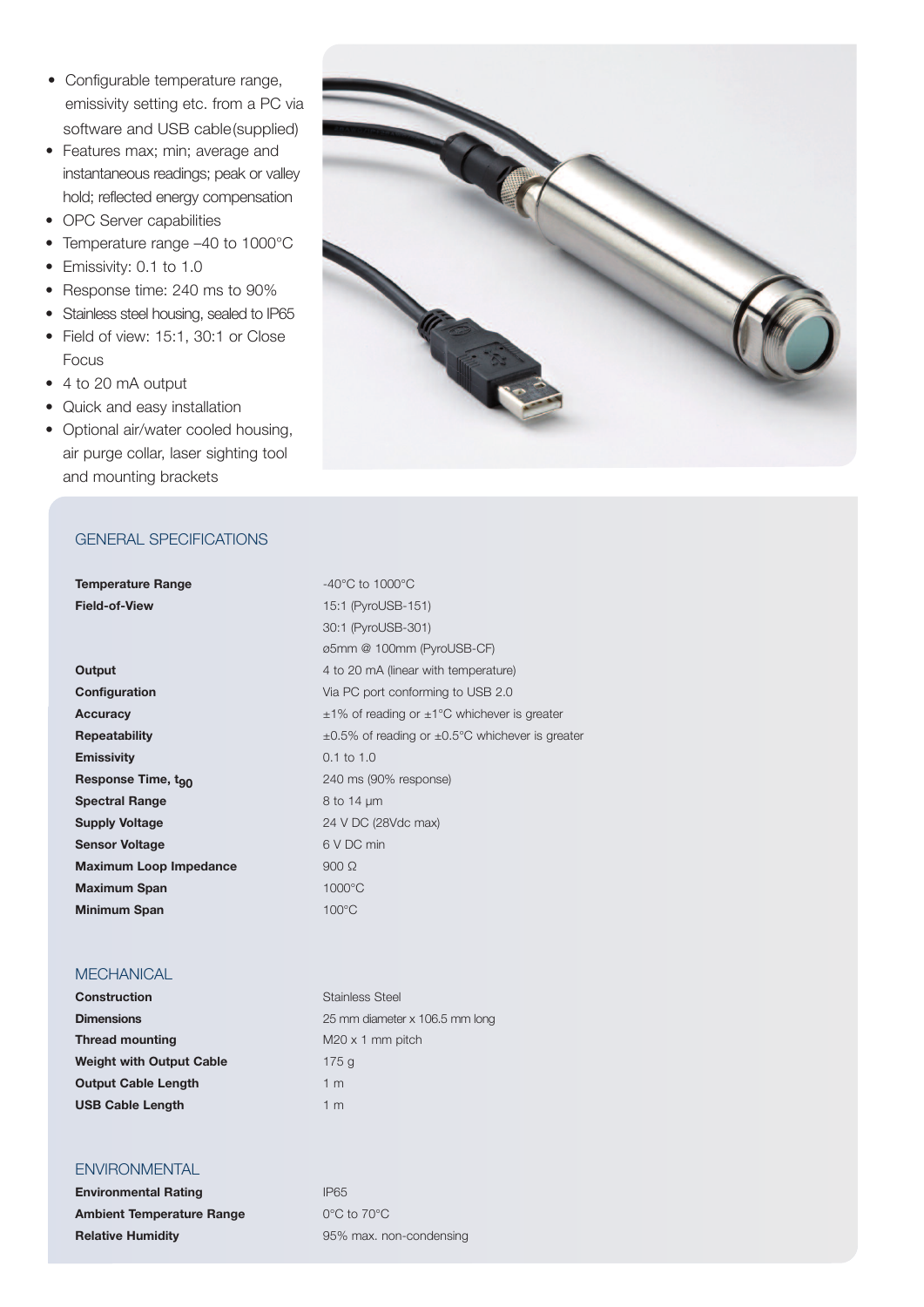



The PyroUSB Series measures temperatures from -40°C to 1000°C accurately and consistently, with an outstanding response time of 240 ms. The 4 to 20 mA output is compatible with almost any indicator, controller, recorder, data logger etc. without the need for special interfacing or signal conditioning.

PyroUSB-151 has 15:1 optics making it suitable for most applications. PyroUSB-301 is specially designed for distant targets and has an optical resolution of 30:1. PyroUSB-CF is designed for small targets and measures a spot size of ø5mm at 100mm distance.

All PyroUSB Series sensors are fully configurable from a PC using the software and USB cable supplied. This user friendly software enables the user to set the range and emissivity, compensate for reflected energy; apply filtering; select max, min, average or instantaneous readings; and peak or valley hold processing. These features can also be monitored and adjusted by an OPC Client. Other features include Data Acquisition, Alarms and a Scrolling Graphical Display.

The sensor will operate with either the 4 to 20 mA cable connected, the USB cable connected, or both. The USB cable has an IP65 connector at the sensor end. An IP65 cap protects the sensor when the USB cable is not connected.

## DIAMETER OF TARGET SPOT MEASURED VERSUS DISTANCE FROM SENSING hEAD